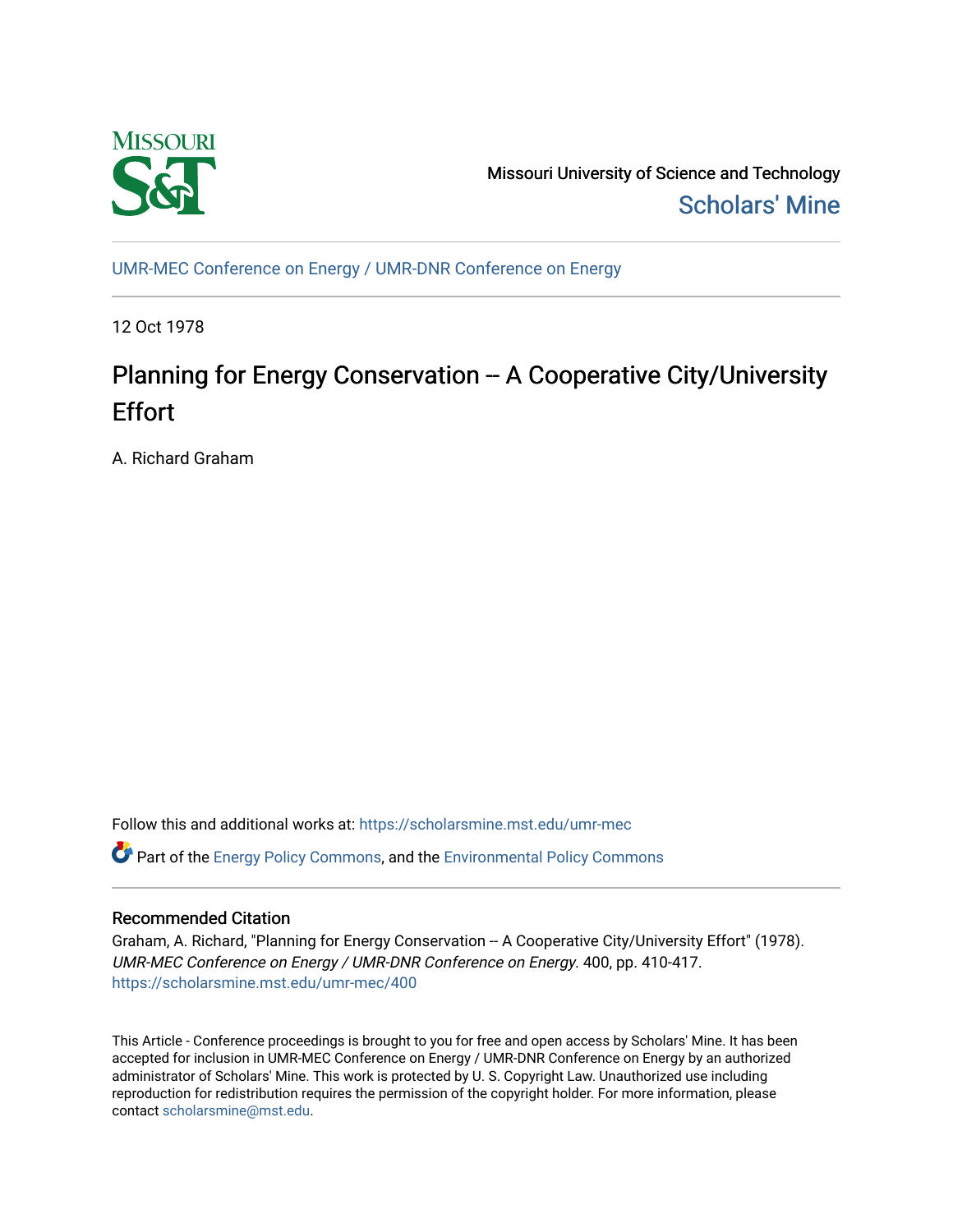#### PLANNING FOR ENERGY CONSERVATION A COOPERATIVE CITY/UNIVERSITY EFFORT

A. Richard Graham Mechanical Engineering Department Wichita State University Wichita, Kansas

#### Abstract

Cities that are planning energy conservation programs are often in need of assistance in organizing the programs. This paper describes a project which is providing this service to a pilot network of cities. Programs which have been Implemented are described.

# 1. INTRODUCTION

Any person who must pay utility bills either for h1s residence or place of business is aware of the rapid increase of cost for all forms of energy. This single fact is sufficient to encourage homeowners and businesses to seek means of reducing energy consumption. An additional incentive to many is the awareness of the economic stress placed upon this country by Increasing foreign oil imports.

Evidence indicates that most people are making various kinds of attempts to conserve energy. Unfortunately they are often frustrated in these efforts. These frustrations occur for several reasons. Often, in spite of strenuous attempts to reduce consumption, homeowners find themselves confronted with increasing utility bills. They sometimes see utility companies approaching rate commissions requesting rate increases because of loss of income that they attribute to conservation. The public also receives conflicting information from various sources. Often they are exhorted to conserve energy by units of government and yet perceive these units of government to behave as though there were no energy problem. Advertising of energy conservation devices and alternate energy hardware is often confusing, misleading or absolutely false. Many citizens are unable to evaluate the validity of information which they receive. The result is often general confusion on the part of the public. The federal government has not Improved this situation. The best evidence of this is the fact that over one and one half years have elapsed since President Carter requested energy legislation from the Congress. It is no wonder that many 1n this country are uncertain that there 1s an energy problem.

The public has an urgent need for accurate information concerning energy supplies and sources and means of conserving energy. This Information must be technically accurate, applicable to the needs of the recipient, and in a form such that it can be implemented by the receiver of the Information. In all likelihood the information will be more apt to be Implemented if the public has direct access to those who **disseminate** the Information.

The question is who should be the provider of energy information to the general public. There are good arguments that this Information should be provided through local government. Although citizens appear to have a general distrust of government at all levels, they appear to be less distrustful of the city government. Programs which occur at the local level are accessible to the public. It is possible to attend

The project described in this paper is supported by Community Service and Continuing Education, Title IA of the Education Act of **1965** as amended.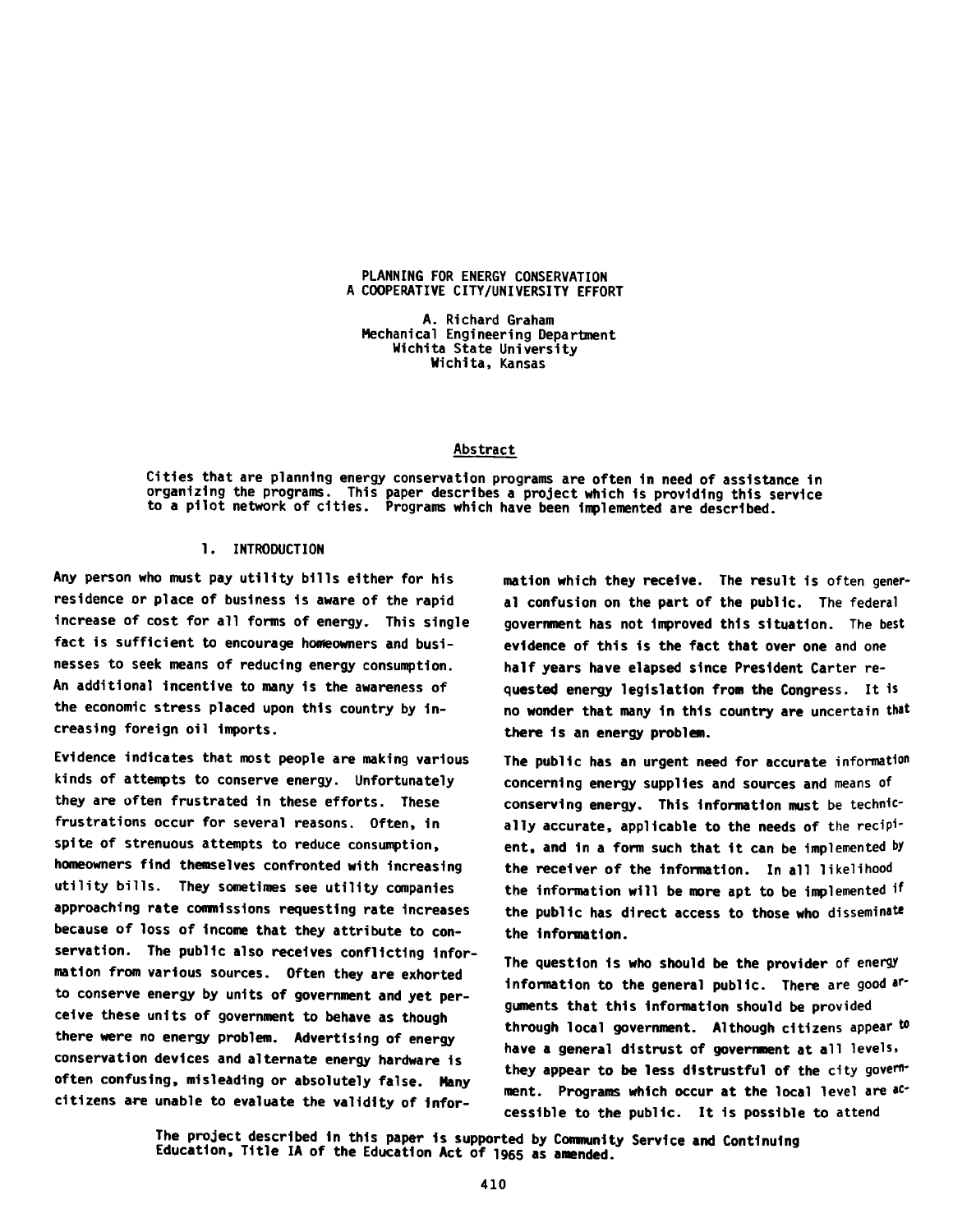demonstrations, view exhibits and displays, and discuss individual problems with knowledgeable people in the community. State and federal government programs are, of course, more remote and probably less credible,

#### 2. CITY-SPONSORED ENERGY CONSERVATION PROGRAMS

A number of cities have concluded that locally sponsored energy conservation programs are in the best interest of the public. Delivery of services of this type present a number of problems. One of the greatest of these is that of finding funds for such programs in budgets which often are fixed or decreasing. Cities must determine who is to be responsible for this activity and where the program resides within the structure of local government. The individual charged with development of the program has problems in determining which of the many possible programs are most suitable to the needs of the community. Once this decision has been made he must then determine how best to proceed to implement these programs.

Although many cities have engaged in energy programs of various types there is little specific information available to guide them in establishing programs. Such information as is available is scattered and difficult to locate. Because of this, as in so many other cases, we see communities duplicating efforts as they endeavour to develop programs. A large amount of information of a general nature is available, particularly from the federal government. While this information can indeed be extremely useful, its interpretation and reduction to practice in a specific location is difficult. This is particularly the case in communitles that have no one on their staff who has suitable education and experience. Citites need some help in organizing and planning energy conservation programs.

## 3. THE CITY/UNIVERSITY ENERGY CONSERVATION PROGRAM

Cities that are planning programs of energy conservation often overlook a valuable resource within the cowunity. This resource is the faculty of science and engineering programs of colleges and universities located in or near the community. Members of these faculties possess many specific skills which can be utilized in the development of programs. Those whose specialty is a field of science or engineering are capable of interpreting and adapting information from the technical literature and placing it in a form which ten be disseminated to the public. Faculties of other divisions of these 1nts1tut1ons can be helpful in developing programs to deliver this Information. Under Proper circumstances faculty members are often eager

to provide such services to cities. This activity can be equally beneficial to faculty and the communities which they serve. Unfortunately there are impediments to these activities which must be identified and eliminated.

Most universities, particularly those in urban settings, have missions which include teaching, research and scholarly activity, and public service. In most institutions teaching, research and scholarly activities receive most attention. Public service, unfortunately, is often neglected or ignored. When such activities are undertaken they appear to be considered as somewhat less respectable than the traditional teaching and scholarly activity.

Faculty members are also not accustomed to city expectations. Dealing with local government 1s much different than working with the National Science Foundation or a corporate educational foundation. Cities tend to be solution oriented. They are not interested in research as such, but need answers to specific problems. Usually time is an important factor in these problems and city government does not view extensions with favor. There is also a tendency on the part of some faculty to wish to remain aloof from any hint of engagement in local politics or controversies.

Those in local government tend to view faculty members as thinkers and not doers. Since local energy conservation problems appear (1n the view of those who are charged with developing them) to require immediate action, the tendency is to avoid working with university faculty. Because of this cities may use the resources of commercial firms for tasks which are really more suited to the talents and interests of the university faculty. A primary reason for this 1s that these firms are perceived as being willing and able to provide results within time schedules established by the city.

Both the city and the university faculty can benefit from cooperative efforts. The city gains the services of capable and talented individuals in solving its problems. Also the university often can add credibility to city sponsored programs. The faculty involved will find themselves engaged in some very stimulating work in an environment which 1s considerably different from that of the campus. There is of course some risk involved, not the least of which is being exposed to the same press scrutiny as are members of the city staff.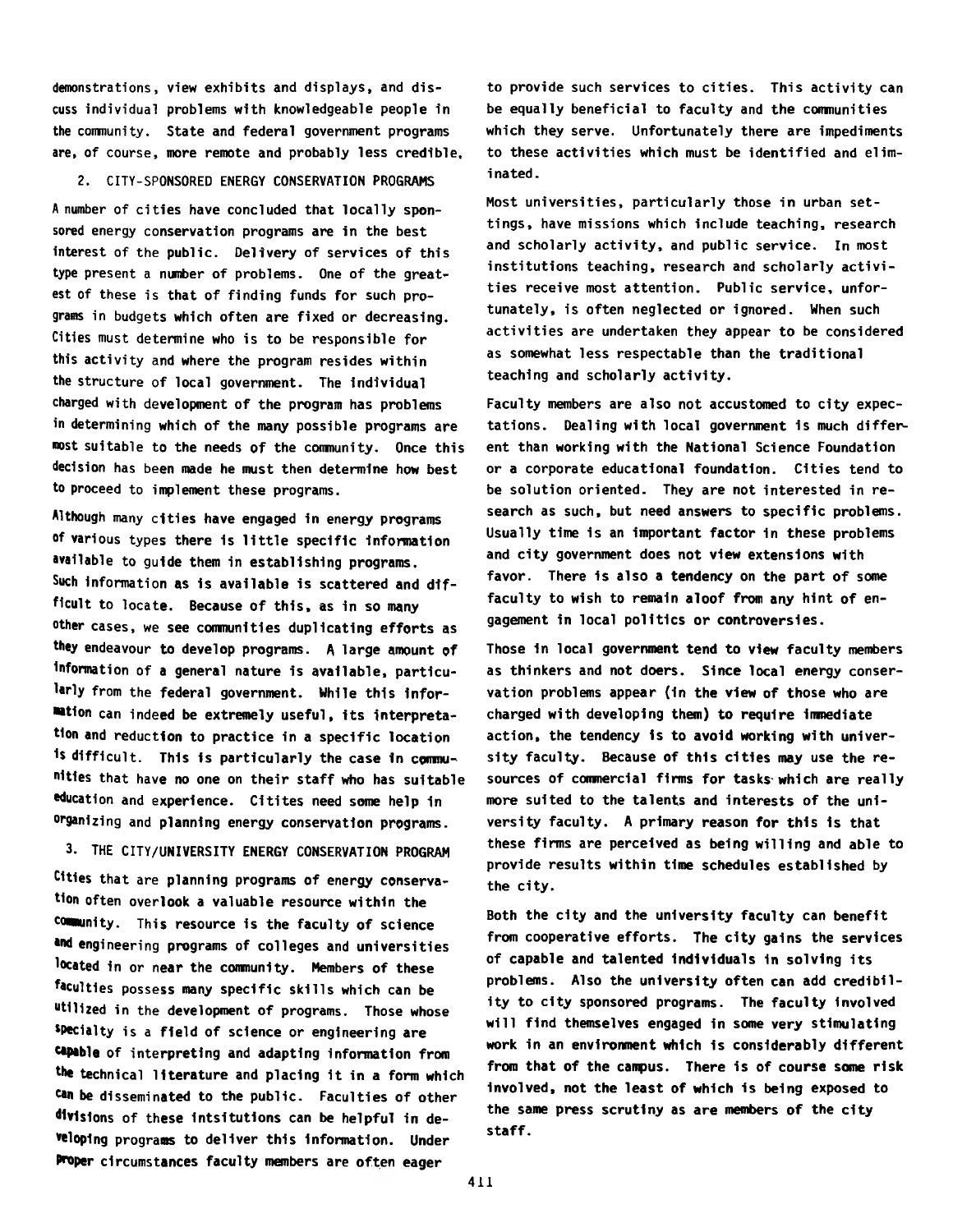The City of Wichita and Wichita State University have encountered the difficulties cited above but have managed, at least in the area of energy programs, to develop a limited but workable relationship. This working relationship was achieved only after participants had worked over a period of several years to achieve it. The salient feature of this relationship is the willingness of both the city and the university participants to engage in a rather open-ended agreement which permits the parties to mutually agree upon specific projects as needs occur.

The Wichita-Wichita State University relationship is being used as a model for the development of energy conservation programs under development in other communities. The purpose of this project, which is supported by Community Service and Continuing Education Title 1-A of the Higher Education Act of 1965 as amended, is two-fold:

- (1) to assist a limited number of cities who are willing to work in cooperation with institutions of higher education in the development of energy conservation programs within their communities
- (2) to develop a process which can be used to disseminate energy conservation and other programs which have been proven successful in one location to other perhaps not similar locations

Nine cities have associated with universities and are participating in this program. These cities are:

- (1) Charleston and Mattoon, Illinois with Eastern Illinois University, Charleston
- (2) Charleston,South Carolina with Charleston College
- (3) Fayetteville, Arkansas with the University of Arkansas
- (4) Fort Collins, Colorado with Colorado State University
- (5) Garland, Texas with Texas ASM University, Col lege-Station
- (6) Kansas City, Missouri with the University of Missouri-Kansas City
- (7) Park Forest South with Governors State University
- (8) Phoenix, Arizona with Arizona State University
- (9) Richmond, Kentucky with Eastern Kentucky University

Projects which have been developed at certain of these communities will be described in a later section.

The following procedure is being used. Participating communities were selected based upon evidence of their willingness to (1) form cooperative relationships with a university to engage in conservation planning and programming, and (2) to commit a reasonable amount of resources to the program. Participating universities were expected to make similar commitments. A two-day workshop was held in Wichita at the beginning of the program. One purpose of this workshop was to allow participants to become acquainted with one another. In some cases, the city and university participants from a particular community had perhaps not met until the initiation of the program. The workshop permitted these people to begin to develop a working relationship without the distraction of other responsibilities which they would encounter at home. The workshop was also used to present programs of the City of Wichita and to permit participants to engage in initial planning. Since the time of the workshop the project staff has maintained contact with each of the groups by means of a newsletter, telephone calls and visits to each community. The staff has provided assistance on specific items as requested by participants. Several case studies of programs are being prepared for dissemination and a Local Energy Office Operations Manual is also available. A second workshop is planned for Spring 1979 at which participants will report upon their activities.

Although participating cities have been engaged in the program for only about six months, several observations can be made.

- (1) Local communities are concerned about energy conservation, both for their own operations and as a means of assisting citizens of the community to conserve energy in their residences and places of business.
- (2) Although energy programs have a high priority in communities there often are more pressing needs which cause delay in development of programs.
- (3) There is diversity of opinion concerning the best way to proceed with programs in specific communities, even though the need for programs may be agreed upon. This results in the slow development of programs.
- (4) University faculty and city personnel can work together in projects of this nature. However, a considerable effort is required on both sides for these cooperative efforts to be successful-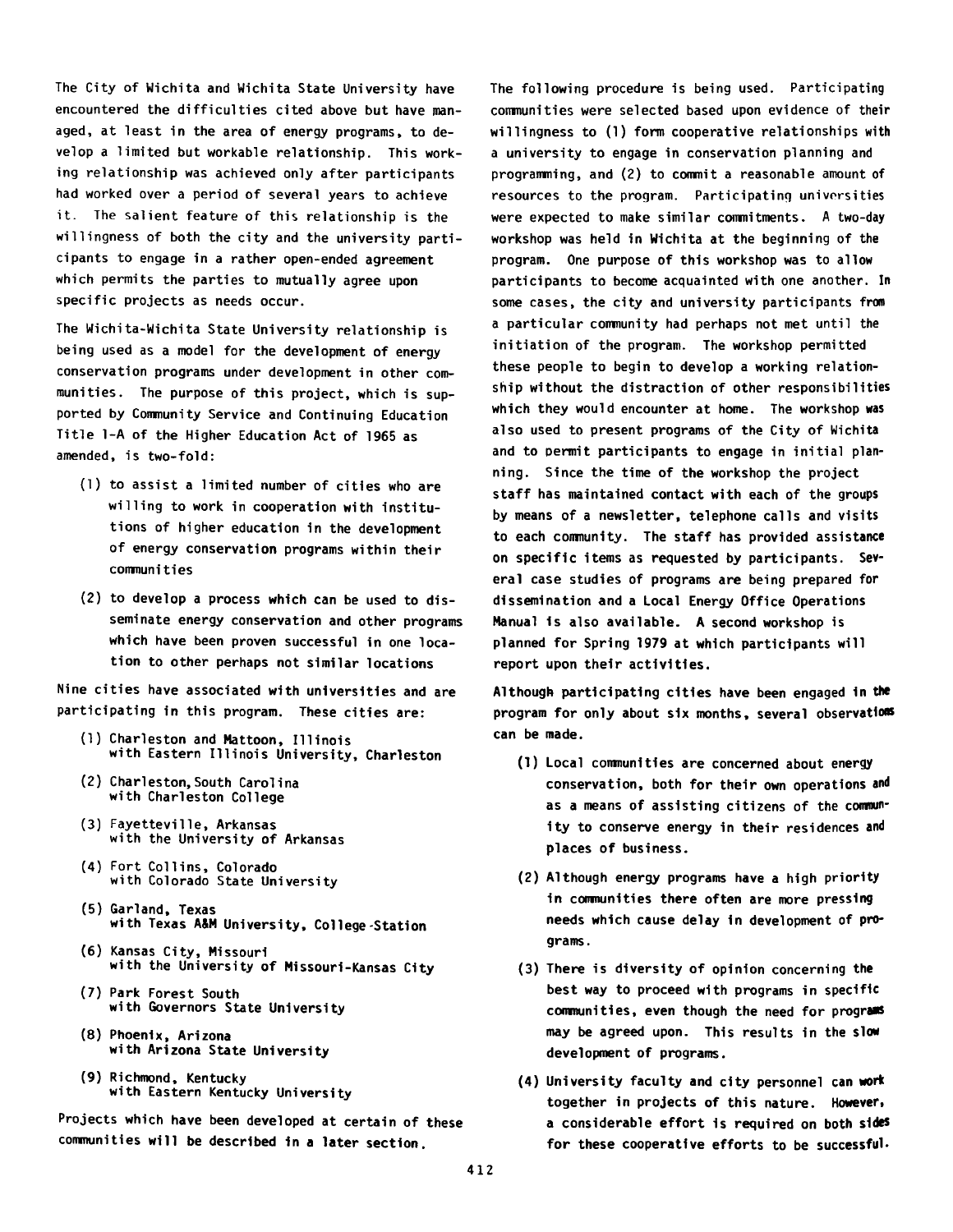It appears that encouragement from parties external to the community are very helpful in developing these relationships.

(5) There is and remains an urgent need for a visible, credible information clearing house which may be used by communities who are engaged in energy conservation programs.

## 4. COMMUNITY CONSERVATION PROGRAMS

Programs engaged upon by communities can be divided into two broad categories: conservation in local governmental operations and conservation in residences and small businesses. Those comnunities which have directed efforts towards in-house conservation have not abandoned residential programs, but rather feel that these programs will be more readily accepted by the public if the local government has demonstrated its commitment to conservation by developing programs directed toward its own operations. Other comnunities have adopted the view that the best interest of their citizens is served by providing them first with Information which can be applied to their residences, after which conservation in municipal operations will be approached. There is obvious merit in both points of view. The approach taken is dictated by conditions within a specific community. Examples of both approaches are described below.

# 4.1 RESIDENTIAL CONSERVATION PROJECTS

There are a number of specific residential conservation programs which can be Initiated. Several of these are described below. A common element in all of these programs, however, is that of making the public aware of the need to engage in the activity described in the program and providing them with appropriate information so that they may do so. The second element is delivering the service that is the focus of a particular project. Since public awareness and information is central to most residential conservation programs, some observations concerning this activity are given here.

Although it appears to be effective to sell automobiles, refrigerators, food and other consumer items by ■eans of national advertising campaigns, 1t does not seem to be the case in "selling" energy conservation Programs to the public. The public seems to be more receptive to locally generated Information than they are to national or state-wide programs. No particular effort has been made to determine the reasons for this Phenomenon. One can speculate that the lack of per-

formance on the part of state and federal agencies of government in the areas of energy policy leads the public to disregard information which these units provide. This is unfortunate, because a great deal of the information which is available from, for example, the Department of Energy is useful and has wide applicability. In order that a local public information program be successful the individual charged with operating this program must be careful to establish and maintain the trust of the community. He must appear knowledgeable and unbiased and must be accessible both to the press and electronic media, as well as individual citizens. Often the information which is to be presented to the public exists in the literature. The function of the awareness program, then, is to interpret this literature to the public in such a fashion that citizens are convinced that it is in their interest to apply to information. It is helpful if this activity is supplemented by a modest program of testing and demonstration. This program might well be accomplished by members of the local university faculty. This procedure will give the information additional credibility with the public.

Specific examples of public awareness programs include public speaking engagements, operation of a city test or demonstration facility, preparation and circulation of energy tip pamphlets, operation of an energy fair, and the publication of a column containing energy conservation information in the local newspaper. Each of these programs is Intended to bring the activities of the local energy program to the attention of the public and to make them aware of programs which will be of use to them.

Operation of an energy speakers bureau 1s an effective way to transmit information to various groups in the community, although it is very time-consuming for those running the municipal energy program. Topics covered might range from tips for energy conservation to application of various alternate energy sources and include general discussions of energy supply and demand. Topics covered would of course be governed by the capability of the speakers available. Through this mechanism, the energy, program can be described to Influential citizen groups.

Another activity which could be categorized as public awareness is the operation of an energy fair. At such an event, booths are set up by a variety of individuals, organizations, and commercial establishments which are related to energy production and energy conservation. Through this means Individual citizens can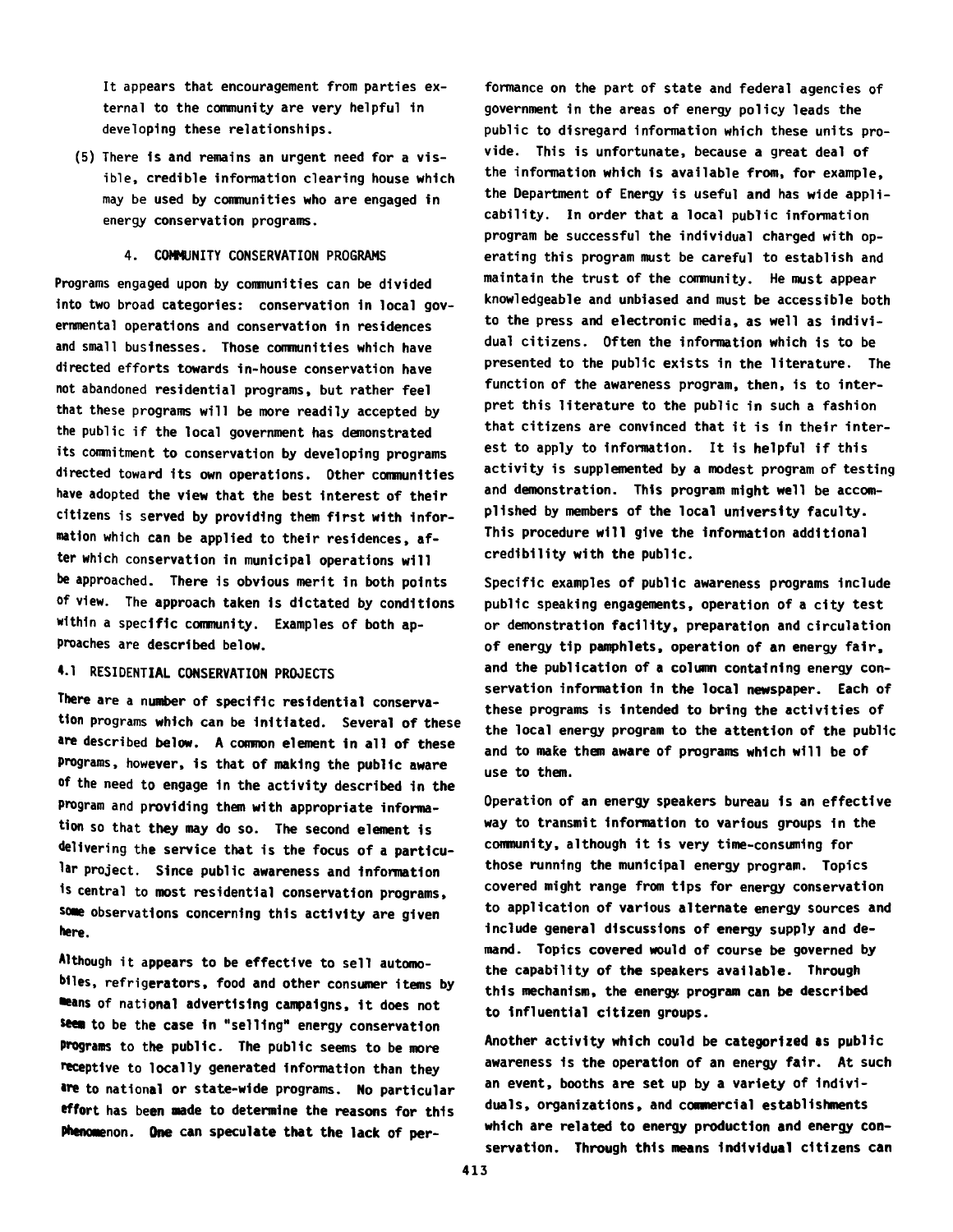become acquainted with materials and techniques which may be applied to conserving energy. Some care must be exercised in organizing such an energy fair to assure that no equipment of questionable utility is exhibited. Regardless of disclaimers, the public will tend to believe that equipment displayed at an energy fair is sanctioned by the city.

It is also possible to gain visibility for conservation programs by participating in trade shows and other public interest affairs. Such participation provides an opportunity for the public to have direct contact with the energy staff.

Exposure of energy programs in the mass media is important. Often it is easy to arrange for personnel to appear on radio talk shows and local affairs or other television programs. Energy personnel should expect to be interviewed concerning various energy issues.

A column concerning energy conservation which appears weekly in local newspapers is also useful. In Wichita this column is written by one of the energy staff whose educational background is in mechanical engineering. Readers send in questions about energy matters and the column appears in "Dear Abby" format. Columns have dealt with such topics as insulation, automobile operation and maintenance practices, window coverings— both indoor and outdoor, attic vents, light bulbs, conservation practices for ovens, refrigerators, dishwashers, etc., power saver switches on appliances, infrared heaters, fireplaces, airconditioning practices, and many others.

Other printed matter used in a public awareness program may include the production and distribution of pamphlets containing energy saving tips for heating and cooling. In addition, printed handout materials may be generated addressing specific questions such as ventilation, moisture control, utilization of solar energy, etc.

Every city has access to a residence with construction that is typical for the area. If the energy program can acquire the use of such a residence it can be converted to an energy test and demonstration facility. The purpose of such a facility can be two-fold. First, it can be used simply to demonstrate weatherization of a typical residence. The house can be retrofitted with insulation in the walls, floor and ceiling up to the R-values recoranended for the locality. Windows and doors can be weatherstripped. Openings can be caulked. Strom doors and windows can be Installed. Other energy saving devices can also be demonstrated

including such items, if applicable, as whole-house fans, attic ventilators, shading type screens and awnings, and the proper use of draperies. The purpose of this facility, then, is to provide a place where the public can obtain objective information about weatherization of their homes. They may obtain Information about both materials and techniques of applying these materials. In addition, the energy program may wish to do a limited amount of testing. If this is desirable, it will be necessary to obtain instrumentation and various test objects. Some tests which might be performed is a comparison of effectiveness and cost of various types of heating appliances, comparisons of various small appliances such as ranges, television sets, microwave ovens, etc. A more extensive testing program might include alternate energy sources such as wind and solar. Once again the purpose for performing tests is to add credibility to Information which 1s provided at the facility. The testing program also permits the demonstration of various energy consuming devices.

#### 4.1.1 Specific Programs

Public awareness and information programs must, of course, have some specific focus. There are many of these which might be implemented. One of the **problems** of those operating a local energy conservation program is to select those projects which will have maximum Impact and yet be within the resources of the community. The following are very brief descriptions of a number of programs which have been initiated in various comnunities:

Weatherization. Many homes, particularly those which are residences of the aged or disadvantaged, are not weather-tight. One program which has immediate effect is that of providing information and assistance concerning weatherization. Included in this type of program would be information about materials and techniques for caulking, weatherstripping, replacing broken glass, and simple methods of providing storm windows. In some locations weatherization clinics have been held at which the use of these materials is demonstrated. Some funds are available, often through the Community Action Agency or the Area Agency for the Aging, to provide materials for weatherizing qualified homes.

Home insulation programs. Addition of attic insulation is one of the most effective means of conserving energy in existing residences. When combined with weatherization steps such as caulking and addition of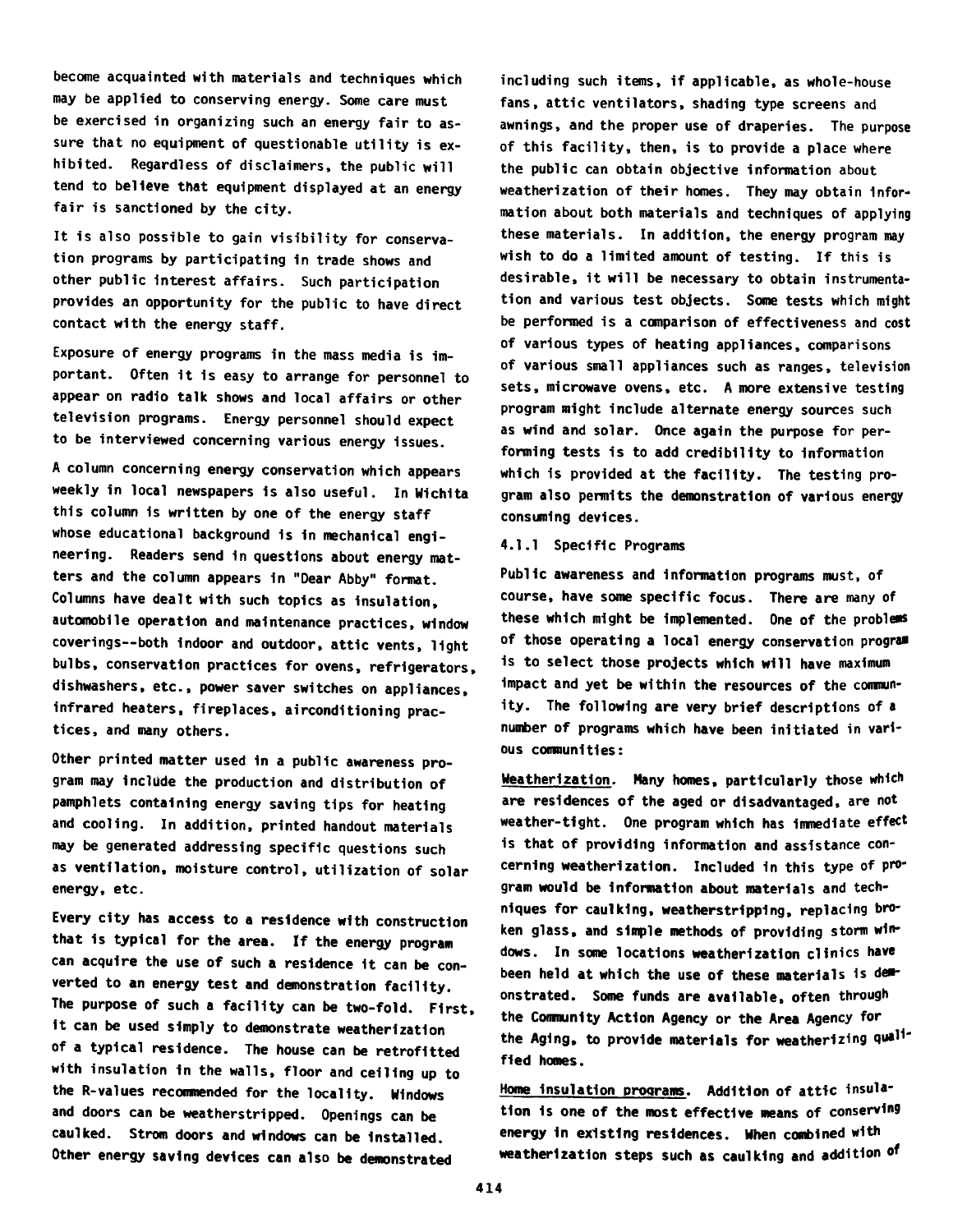storm windows, addition of insulation completes the steps which are practical for most homeowners to improve the energy efficiency of their homes. In some comnunities homeowners have been given assistance in adding insulation through a system of zero-interest loans. These loans are available to all homeowners but do not apply to rental units. Loans are granted when adequate quantities of insulation are applied by approved contractors. The loan repayment schedule is dependent upon family size and income. A publication describing the City of Wichita zero-interest home insulation loan program is available from the author.

Infrared overflight. One method of pointing out the need for additional attic insulation and other weatherization steps is from the result of an infrared overflight of the community. Infrared images resulting from the overflight give a qualitative indication of the energy efficiency of each structure in the community. These may be used to show owners of structures the need, or perhaps lack of such need, for additional insulation. While very effective, the dissemination of overflight information is quite time-consuming. Experience indicates that 5-15 minutes are required with each homeowner to adequately discuss the performance of his home. This has, however, proved to be one of the most effective ways to provide direct contact with owners of residences and other structures.

Project conserve. This program is a computer assisted home energy audit. Homeowners complete a relatively simple questionnaire which is returned to a central location for processing. A computer program developed by the federal government and made available through state energy offices, is used to process data provided by the homeowner. The resulting analysis, which reconmends conservation measures ordered in terms of effectiveness, is returned to the homeowner, often along with some general information about energy conservation. Because of the extreme simplification of ^formation requested on the audit form, the computer results are sometimes misleading. Thus, each audit should be examined before being returned. This is a relatively ine**xpensive program which provides modest** results. A more comprehensive audit program has been developed and is in a testing stage at the present time. There is some question as to whether home-Owners will be willing to complete an extensive audit.

Home energy audits. One way to obtain a more accurate audit of residential energy consumption is for the community to provide this service to residents.

These audits are accomplished by teams of two people. After some training and practice each team can audit a typical home in 1 to  $1\frac{1}{2}$  hours. A follow-up of audited homes indicates substantial reductions of energy consumption in these audited homes.

Operation button up. This program was designed to motivate homeowners to install insulation and other energy saving devices in order to reduce energy consumption. The program was responsible for circulation of mail inserts through utility bills, development of a lecture kit and speakers bureau, production of several radio and television public service announcements, work with the local newspaper on a special energy edition, development of a fall home tour to feature energy conservation, placement of several articles in regional magazines on the benefits of energy conservation, and creation of a "button-up" kit to enable homeowners to assess their own needs for home energy conservation. A program coordinator served as an information referral specialist in energy-related matters. The project also helped make available low interest loans for the purchase of insulation and enlisted the support of utilities in providing public education services promoting thermal efficiency.

## 4.2 MUNICIPAL CONSERVATION PROGRAMS

Conservation programs for municipal operations can serve two purposes. The first of these is cost avoidance. Utility and other energy bills for operation of local government have increased drastically in the last 4 years. At the same time local governments are finding it increasingly difficult to find additional funds. In many cases very substantial savings have been effected through relatively simple and inexpensive conservation measures. A second reason for initiating municipal conservation programs is to make residential programs more credible. The public is perhaps more apt to engage in energy conservation if local government has set an appropriate example. The community is then in the position of leading rather than pushing the public to conserve.

Effective city conservation programs have some of the same features as the residential programs. Although the city has more control over the operation of its facilities than over residential facilities, it must nevertheless convince those who occupy and use these facilities that conservation measures are necessary and desirable. Thus most programs contain both an information arm as well as specific conservation projects. The advantage, of course, with city projects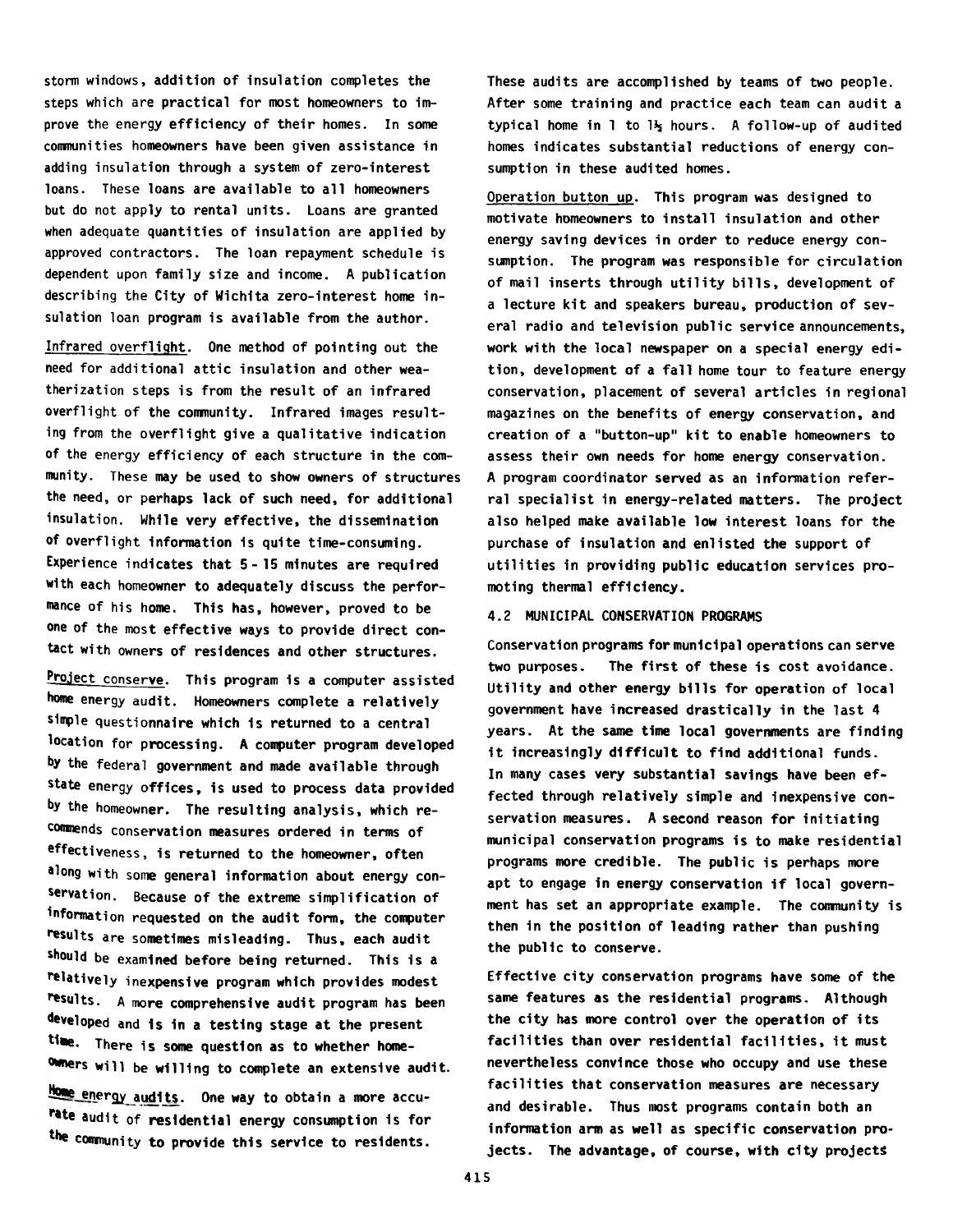is that much can be accomplished by directive, although information and education is necessary to achieve complete compliance.

The following are examples of municipal conservation projects:

Conservation programs for existing structures. Most communities have a number of structures which house various operations. Often the utility bills for these buildings are substantial. Many cities have established a conservation program for reducing these costs or at least minimizing the effects of rate increases. Specific details of these programs vary, but in general, 4 distinct phases of these programs can be identified. They are as follows:

- Phase 1. Inventory of structures operated by the local government in order to become acquainted with the nature of these facilities, the use and occupancy of each facility, and to obtain information concerning energy consumption in each structure. This work is often accompanied or accomplished by a walk-through of the building so that the energy conservationist may make observations.
- Phase 2. Once basic data has been accumulated for each structure it is possible to determine and implement conservation measures which require little or no cost. These may include reducing lighting levels, changing thermostat settings, maintenance and minor alterations to HVAC systems, etc.
- Phase 3. Planning for implementation of conservation measures that require budget allocations and capital expense is done during this phase. Often funds are available through state or federal grants.
- Phase 4. This part consists of implementing retrofits and modifications and monitoring energy conservation results.

Plans examination. Another measure which can be implemented is to assure that new and remodeled structures are energy efficient by requiring that all plans for new and remodeled municipal structures be evaluated by a member of the energy staff. The purpose is to make certain that all feasible conservation measures have been incorporated into the design. These often can be included during new construction or remodeling at only a fraction of the cost of a retrofit.

Employee incentives. Several communities have developed programs which directly involve employees in implementation. While plans vary, the basic scheme is to designate representatives for each structure or, in larger structures, from designated areas, perhaps floors, in the building, who are charged with assuring that conservation measures are implemented. In some instances special recognition is given to those units which have the best conservation record.

Oil, fuels and vehicles. Many comnunities are now utilizing smaller vehicles, both for the police department and for other more general uses. In some cases smaller equipment has also been added to the fire department fleet. These vehicles are smaller and more maneuverable than previously available and are used to respond to minor emergencies, using less fuel than the larger equipment.

Other programs associated with the use of vehicles include oil and fuel conservation programs. One such program provides for oil from vehicles to be collected after use and sold to a private contractor for reprocessing. Another program involves collecting oil samples from vehicles on a regular basis for analysis, which enables personnel to change oil according to lubricating properties rather than for fixed time intervals. Equipment can be monitored so that periodic reports on fuel and oil usage of individual vehicles can be collected. Decision for replacement of vehicles is in part determined by these reports.

Paper recycling. In this test program, used white paper which would otherwise be discarded is collected and sold to a local recycling company. Preliminary evaluation of this program indicates that cost of collecting and transporting the paper is only slightly less than the resale value of the paper.

#### 5. SUMMARY AND CONCLUSIONS

The City/University energy conservation project has been in operation for less than 1 year, but has had measurable effect in each of the communities. Products of the project to date include a monthly newsletter, a manual to guide the establishment of local energy programs, and case studies of specific projects. Information concerning these items 1s available from the author.

An evaluation of the work to date leads to the following observations:

(1) Most communities are concerned with energy conservation and are quite interested in